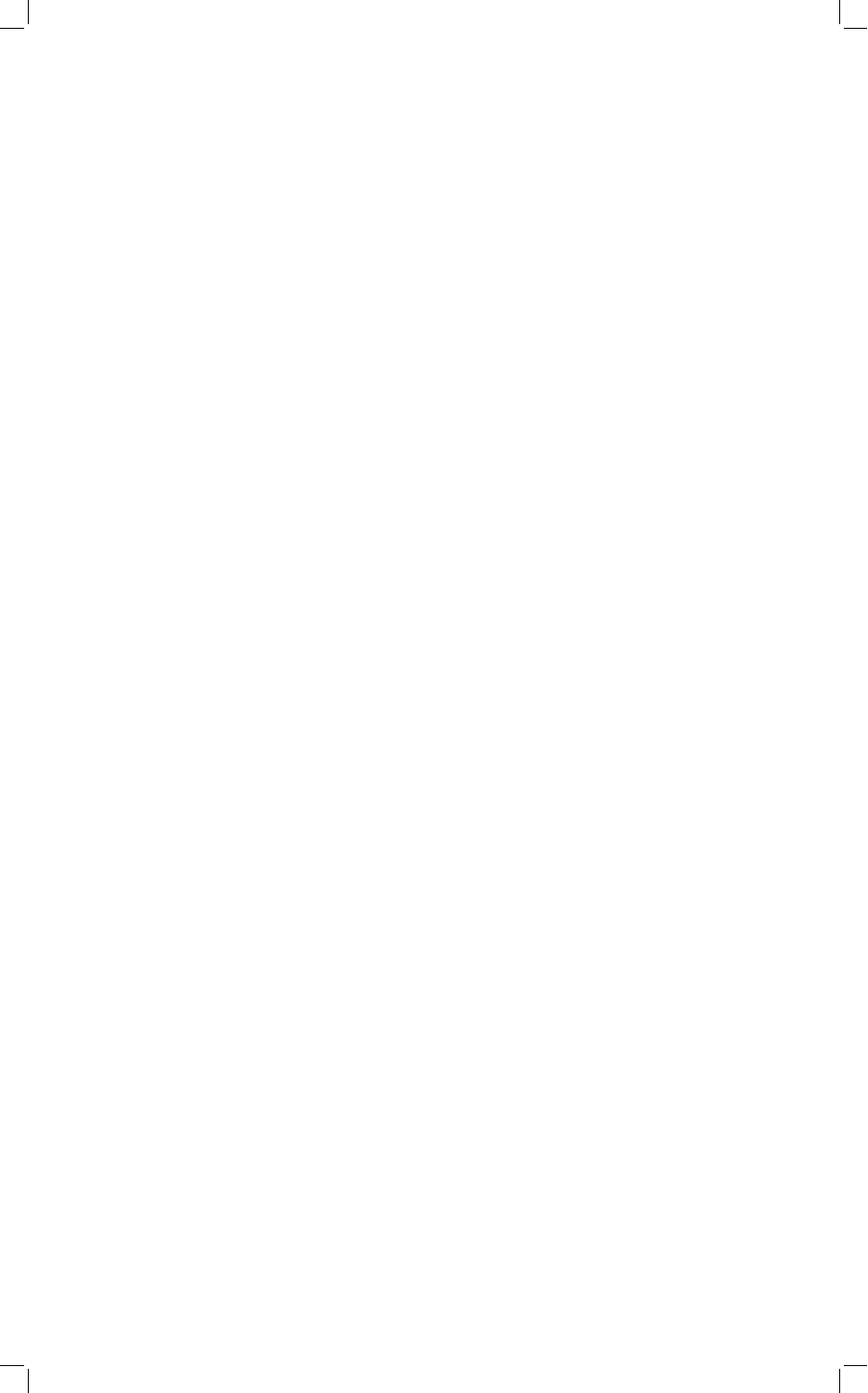## FOREWORD

WINE BY THE GLASS 

### SPARKLING

GLORIA FERRER BLANC DE BLANCS **BRUT | 13** Carneros, CA

CREMANT DE LOIRE BRUT ROSE | 12 Loire Valley, France

VEUVE CLICQUOT BRUT | 25 Champagne, France

CANTINE MASCHIO PROSECCO BRUT DOC | 11 Veneto, Italy

### **CHARDONNAY**

MINER | 19 Napa Valley, CA

SONOMA CUTRER 'RUSSIAN RIVER RANCHES' | 15 Sonoma, CA

CHEMISTRY | 12 Willamette Valley, OR

### SAUVIGNON BLANC

 $MATUA$  | 12 Marlborough, New Zealand

DECOY | 13 Sonoma County, CA

### UNIQUE WHITES

PAZO TORRADO ALBARINO | 13 Rias Baixas, Spain

TENUTA SANT'ANNA PINOT GRIGIO | 11 Veneto, Italy

NINE HATS PINOT GRIS | 12 Columbia Valley, WA

PIERRE SPARR RIESLING | 13 Alcace, France

## ROSÉ

PORTAL CALCADA | 11 Vinho Verde, Portugal

LA MINUETTE | 13 Vin de Pays, France

#### CABERNET & CABERNET BLENDS

BERINGER 'KNIGHTS VALLEY' | 19 Knights Valley, CA

TRIG POINT 'DIAMOND DUST VINEYARD' | 17 Alexander Valley, CA

JONES OF WASHINGTON | 12 Wahluke Slope, WA

CHAPPELLET 'MOUNTAIN CUVEE' | 20 Napa, CA

WITNESS MARK RED BLEND | 13 Central Coast, CA

#### PINOT NOIR

ETUDE 'ESTATE GROWN' | 20 Carneros, CA

STOLLER 'FAMILY ESTATE' | 17 Dundee Hills, OR

DELOACH 'HERITAGE RESERVE' | 12 California

#### **INTERESTING REDS**

DRY CREEK 'HERITAGE VINES' ZINFANDEL | 15 Sonoma, CA

CHATEAU LASSÉGUE 'LES CADRANS' | 17 Saint-Émilion Grand Cru

RENATO RATTI 'BATTAGLIONE' BARBERA D'ASTI DOCG | 14 Italy

BRANCAIA 'TRE' | 15 Toscana, Italy

VALLISTO MALBEC | 13 Salta, Argentina

QUPE SYRAH | 15 Central Coast,CA

FAMILIGIA TORRES CRIANZA | 16 Rioja, Spain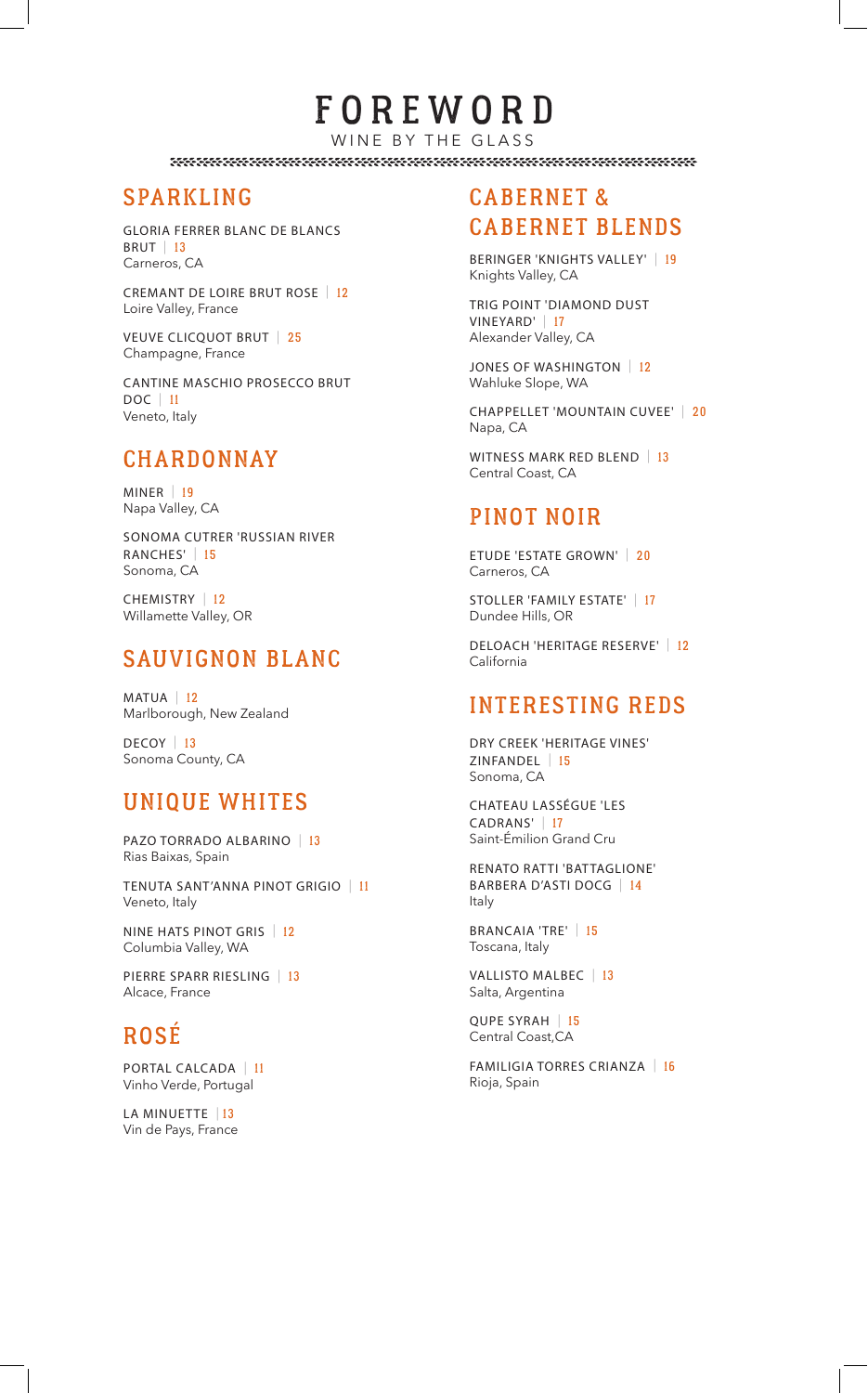## FOREWORD

COCKTAILS & BEER

## **COCKTAILS**

#### B OLD FASHIONED | 16

Hand-selected Knob Creek 120 Proof Single Barrel Bourbon, house bitters, demerara syrup, orange peel

#### BANANA BREAD OLD FASHIONED | 15

Cinnamon and banana infused Buffalo Trace Bourbon, demerara syrup, Aztec chocolate and walnut bitters

**B** CLASSIC MANHATTAN | 16 Hand-selected Knob Creek 120 Proof Single Barrel Bourbon, Carpano Antica Vermouth, house bitters, Luxardo cherry

MIDNIGHT MANHATTAN | 16 Hand-selected Maker's Mark Private Select Bourbon, amaro, Bittercube Blackstrap Bitters, Luxardo cherry

WOOD PLANE | 14 Hand-selected Woodford Reserve Single Barrel Bourbon, Aperol, Amaro Nonino, lemon

#### WISCO OLD FASHIONED | 15

Hand-selected, MN-made J Carver High Proof Brandy, rhubarb bitters, demerara syrup, muddled orange & Luxardo cherry

#### BOURBON SOUR | 14

Hand-selected Old Forester Single Barrel Bourbon, fresh lemon, simple syrup, egg whites\* , Bittercube Orange Bitters, Angostura Bitters float

JUICY BOURBON | 14 Hand-selected Woodford Reserve Single Barrel Bourbon, Amaro Nonino, orange, cranberry, rosemary sprig

SAZERAC | 15 Hand-selected Whistle Pig 10 yr Single Barrel Rye, Tattersall Absinthe wash, simple syrup, Peychaud's Bitters

ENGLISH CUCUMBER | 14 Fords Gin, St. Elder Elderflower, lemon, cucumber water, honey simple syrup, cucumber slices

#### BUTCHER'S CLUB | 13

Sipsmith Gin, raspberry syrup, Carpano Bianco, lemon, egg whites\* , fresh raspberry skewer & Bittercube Jamaica #2 Bitters spritz

#### PEACH MARGARITA | 13

Herradura Reposado, cinnamon peach puree, lime, chili mezcal spritz, black lava salt rim, dehydrated lime

#### SPICY PALOMA | 13

Hornitos Plata, grapefruit cordial,Campari, habanero bitters, lime

#### BUTCHER'S MULE | 13

Wheatley Vodka, yuzu, lemongrass, Bittercube Cherry Bark Vanilla Bitters, MN-made Earl Giles Ginger Beer, lime

#### 

## BOLD & HOPPY

BELLS TWO HEARTED ALE 7% ABV. 55 IBU. American IPA. Kalamazoo, MI

DOGFISH HAZY-O 7.1% ABV. 45 IBU. American Hazy IPA. Milton, DE

FALLING KNIFE VERBAL TIP 7.3% ABV. 24 IBU. New England Style Hazy IPA. MPLS, MN

FULTON 300 7% ABV. 74 IBU. American Mosaic IPA. MPLS, MN

#### LAGUNITAS HAZY WONDER 6% ABV. 25 IBU.

Hazy IPA Petaluma, CA LUPULIN HOOEY7.1% ABV. 45 IBU. New England Style Hazy IPA. Big Lake, MN MODIST DREAMYARD 7.1% ABV. 45 IBU. New England Style IPA. MPLS, MN

MODIST ROTATING MPLS, MN

SURLY AXE MAN 7.2% ABV. 65 IBU. Citra Mosaic IPA. MPLS, MN

SURLY FURIOUS 6.7% ABV. 100 IBU. American IPA. MPLS, MN

TOPPLING GOLIATH PSEUDO SUE 5.8% ABV. 50 IBU. American Pale Ale, Decorah, IA

## EASY DRINKING

612HONEY BLONDE5% ABV. 15 IBU. American Style Blonde Ale. MPLS, MN

BAUHAUS WONDERSTUFF 5.1% ABV. 30 IBU. Bohemian-Style Pilsner. MPLS, MN

BELLS OBERON ALE 5.8% ABV. 10 IBU. Wheat Ale. Kalamazoo, MI

Butcher's Tale Exclusive

*\*the consumption of raw or undercooked foods such as raw egg may increase your risk of food borne illness*

FALLING KNIFE FREISCHUTZ5.3% ABV. 30 IBU. Northern German Pils, MPLS, MN FULTON LONELY BLONDE4.8% ABV. 29 IBU. American Blonde Ale. MPLS, MN

FULTON STANDARD 4.5% ABV. 30 IBU. American Amber Lager. MPLS, MN

INDEED PISTACHIO CREAM ALE 5.5% ABV. 15 IBU.

Cream Ale. MPLS, MN

SAM ADAMS BOSTON LAGER 5% ABV. 30 IBU.

Vienna Style Lager. Boston, MA SAM ADAMS SEASONAL

Boston, MA

SUMMIT EPA 5.6% ABV. 45 IBU. English Style Pale Ale. St. Paul, MN

SUMMIT ROTATING

St. Paul, MN

SURLY HELL 4.1%. 20 IBU. Helles Munich Style Pale Lager. MPLS, MN

#### RICH & DARK

BENT PADDLE COLD PRESS 6% ABV. 34 IBU. Cold Press Black Ale. Duluth, MN

FALLING KNIFE ROTATING MPLS, MN

FOUNDERS DIRTY BASTARD 8.5% ABV. 50 IBU. Scotch Ale. Grand Rapids, MI

## **FRUITY & FUNK**

FAIR STATE ROSELLE5.7% ABV. 18 IBU. Hibiscus Kettle Sour Ale. MPLS, MN

#### N I T R O

LEFT HAND MILK STOUT6% ABV. 25 IBU. American Milk Stout. Longmont, CO

### C I D E R

SOCIABLE CIDER WERKS FREEWHEELER6.4 ABV. 0 IBU. Dry Cider. MPLS, MN

## **DOMESTIC** BOTTLES

BUDWEISER BUD LIGHT **MILLER LITE** MILLER HIGH LIFE

#### **CANS**

COORS LIGHT HAMMS GRAIN BELT PREMIUM

### HARD SELTZERS

FULTON CITRUS GINGER FULTON BLOOD ORANGE TRULY BLUEBERRY TRULY WILD BERRY TRULY STRAWBERRY LEMONADE

#### N/A OPTIONS

LAGUNITAS HOP REFRESHER 1919 ROOTBEER BUDDY'S GRAPE BUDDY'S ORANGE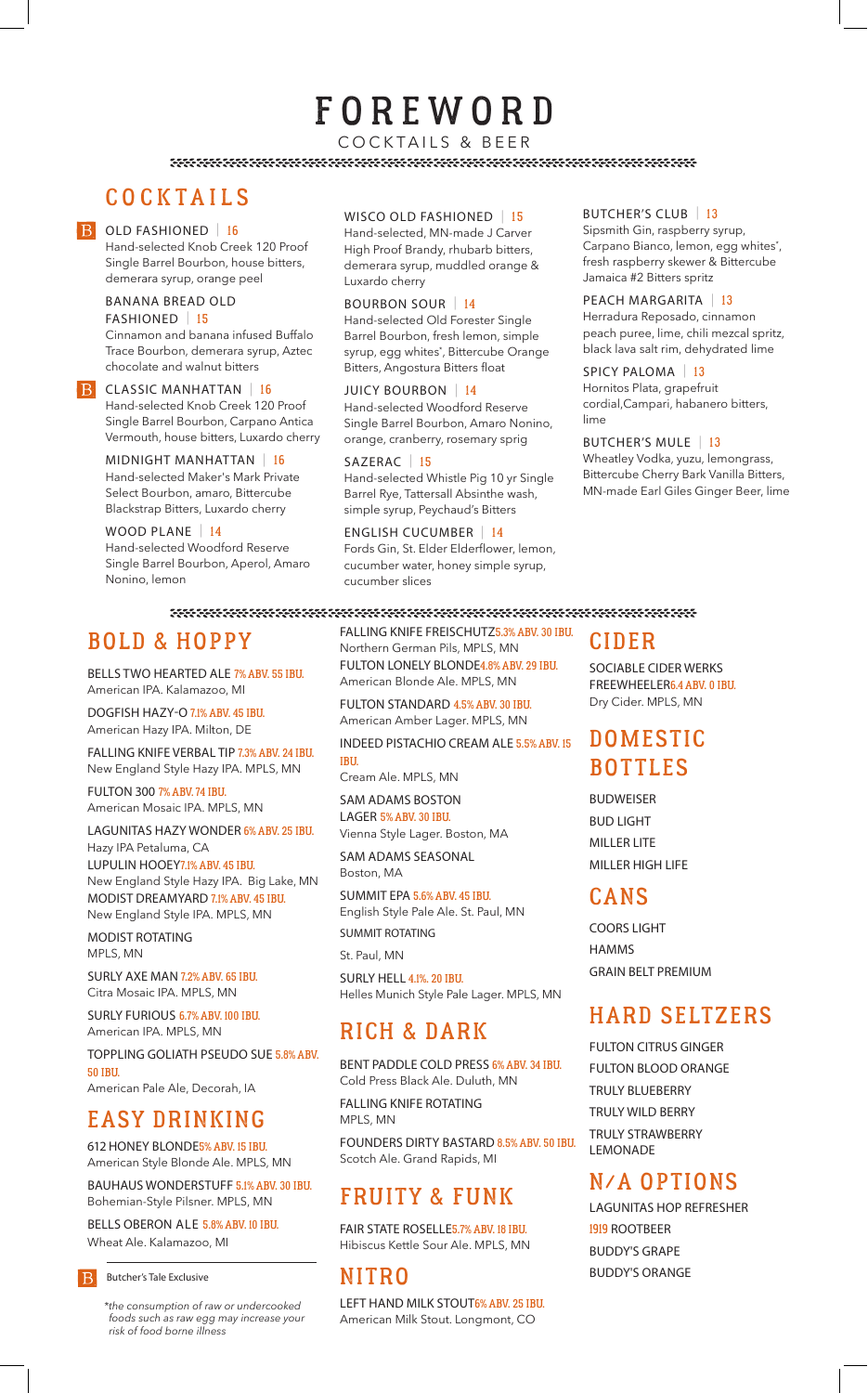## CHAPTER 1

APPETIZERS<br>http://www.tatasana.com/www.tatasana.com/www.tatasana.com/www.tatasana.com/www.tatasana.com/www.tatasana.com/

### TO SHARE

CHILLED WHITE GULF SHRIMP | 17 Chipotle cocktail sauce, avocado mousse, micro cilantro

CRAB & LOBSTER CAKE | 23 Chow chow, red pepper remoulade, herb salad

WOOD GRILLED OYSTERS | 16 Four seasonal East Coast oysters topped with parmesan, butter & lemon

SPANISH OCTOPUS | 19 Smoked and grilled with chorizo, tomatoes, olives, roasted onion, garlic aioli

CHARCUTERIE & CHEESE PLATE | 32 Wagyu pastrami, pork belly & olive terrine, smoked trout rillettes, Midwest cheeses, condiments, house made crackers

SMOKED JALAPEÑOS | 13 Stuffed with peanut butter, cotija,topped with golden raisin marmalade & cilantro

#### SAUSAGES

*made daily in house*

MN WAGYU BEEF BULGOGI | 15 Kimchi slaw, Korean ketchup, sesame seeds

MEDITERRANEAN LAMB SAUSAGE | 15 Tabouleh salad, tomato, parsley, garlic-Toum sauce

SMOKED PORK & CHEDDAR | 15 Sweet & sour red cabbage, honey mustard sauce

CHORIZO VERDE | 14 Borracho beans, pico, crema, Valentina's sauce

SAMPLER PLATTER | 42 MN Wagyu beef bulgogi Smoked Pork & Cheddar Mediterranean Lamb Sausage Sauces, kimchi slaw, tabouleh, sweet & sour red cabbage

## CHAPTER 2

 $\begin{array}{l} \texttt{SALADS} \\ \texttt{39} \end{array}$ 

## FROM THE GROUND

STEAKHOUSE WEDGE | 14 Praline bacon, smoked Amablu bleu, buttermilk ranch, dash of French dressing

COUS COUS | 14 Feta cheese, grilled asparagus, kalamata olives, roasted tomato, tzatziki dressing

THAI CAESAR | 14

Sesame-chili cucumbers, garlicky Caesar dressing, marinated tomatoes, parmesan, anchovy croutons

#### MIXED GREENS | 13

Revol mixed greens, tomato, cucumber, red onions, marcona almonds, truffle pecorino, shallot vinaigrette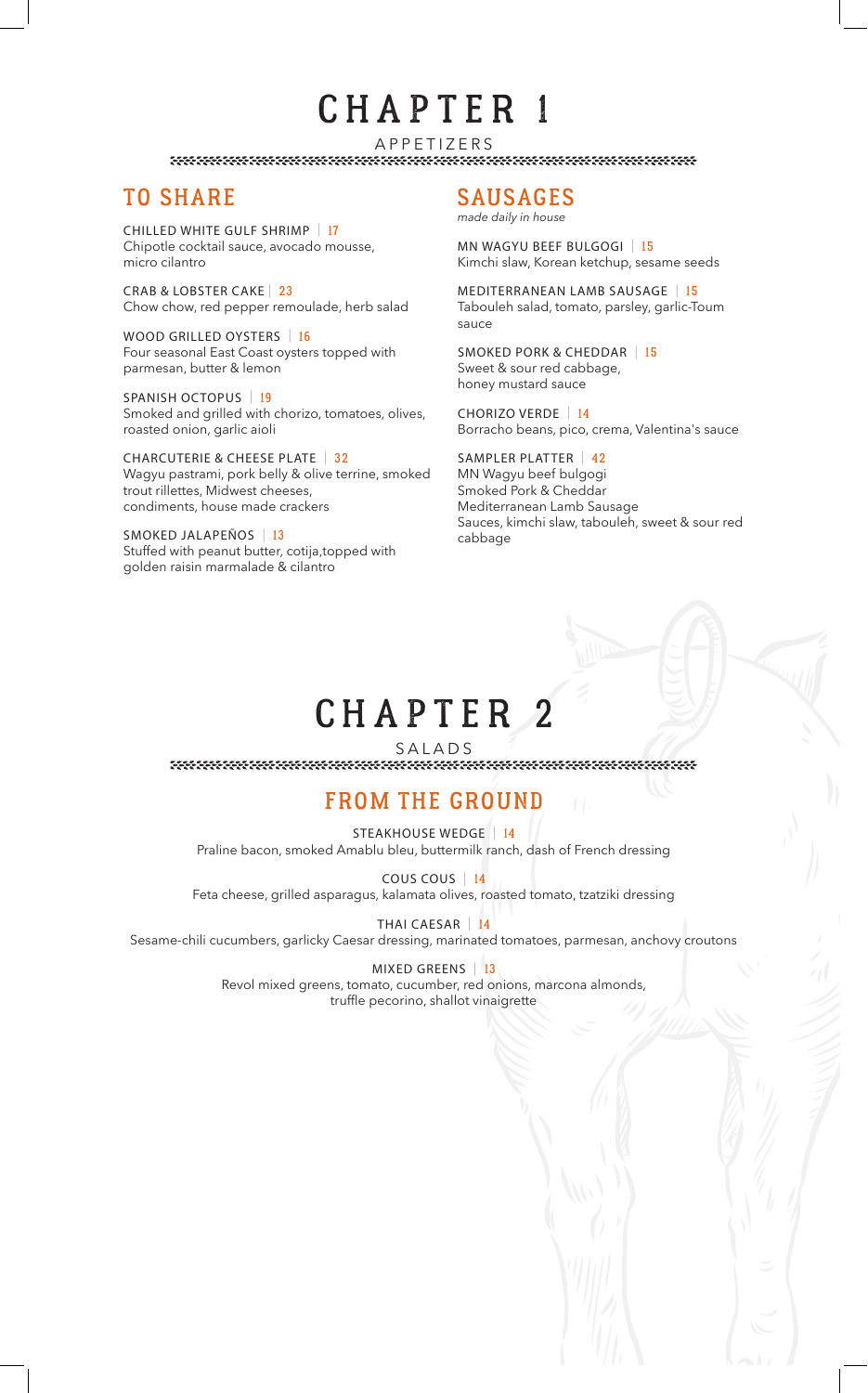## CHAPTER 3

MEAT

### FROM THE FARM

THE BEEF LONG RIB | MP Hand selected, 14-hour smoked, tortilla slaw, Tabasco molasses sauce

DOUBLE CUT DUROC PORK CHOP | 49 Maple sherry gastrique, blueberry compote, honey goat cheese

> MN PRIME RIBEYE\* | 69 Steak butter, crispy onions

CERTIFIED MN ANGUS BEEF CENTER CUT NEW YORK\* | 48 Béarnaise sauce, garlic chips

GRILLED MN ANGUS BEEF TENDERLOIN\* | 65 Spring vegetable ragout, gorgonzola cream, red wine syrup

ACHIOTE MARINATED BEEF HANGER STEAK\* | 38 Grilled vegetable escabeche, queso-chili sauce, cilantro

> SMOKED IOWA PORK SPARE RIBS | 39 Rum chili BBQ, pickled daikon & carrot

> > VEGAN SPARE RIBS | 29 Smoky BBQ sauce, tortilla slaw

### FROM THE SEA

MARKET FISH See blackboard feature

PAN ROASTED NORWEGIAN SALMON\* | 31 Pineapple-rum chutney, chipotle honey glaze

PAN SEARED SCALLOPS | 37 Pork belly burnt ends, fish sauce caramel, shiso leaf

## CHAPTER 4

 $\text{S} \mid \text{D} \mid \text{E} \mid \text{S}$  where we recommend that the contract of the contract of the contract of the contract of the contract of the contract of the contract of the contract of the contract of the contract of the cont

WILD MUSHROOMS | 12 Taleggio truffle fondue, chives

FRIED GREEN TOMATOES | 11 Green Goddess dressing

SOUTHERN COLLARD GREENS | 12 Smoked pork

WHOLE HOG MAC AND CHEESE | 12

RED HOT BRUSSELS SPROUTS | 12 Buttermilk ranch

BUFFALO STEAK FRIES | 10 Creole ketchup & buttermilk ranch

SOUR CREAM & CHIVE MASH | 10

JALAPEÑO CHEDDAR CORNBREAD | 11 Salted honey butter

BUTTERY TEXAS TOAST | 10